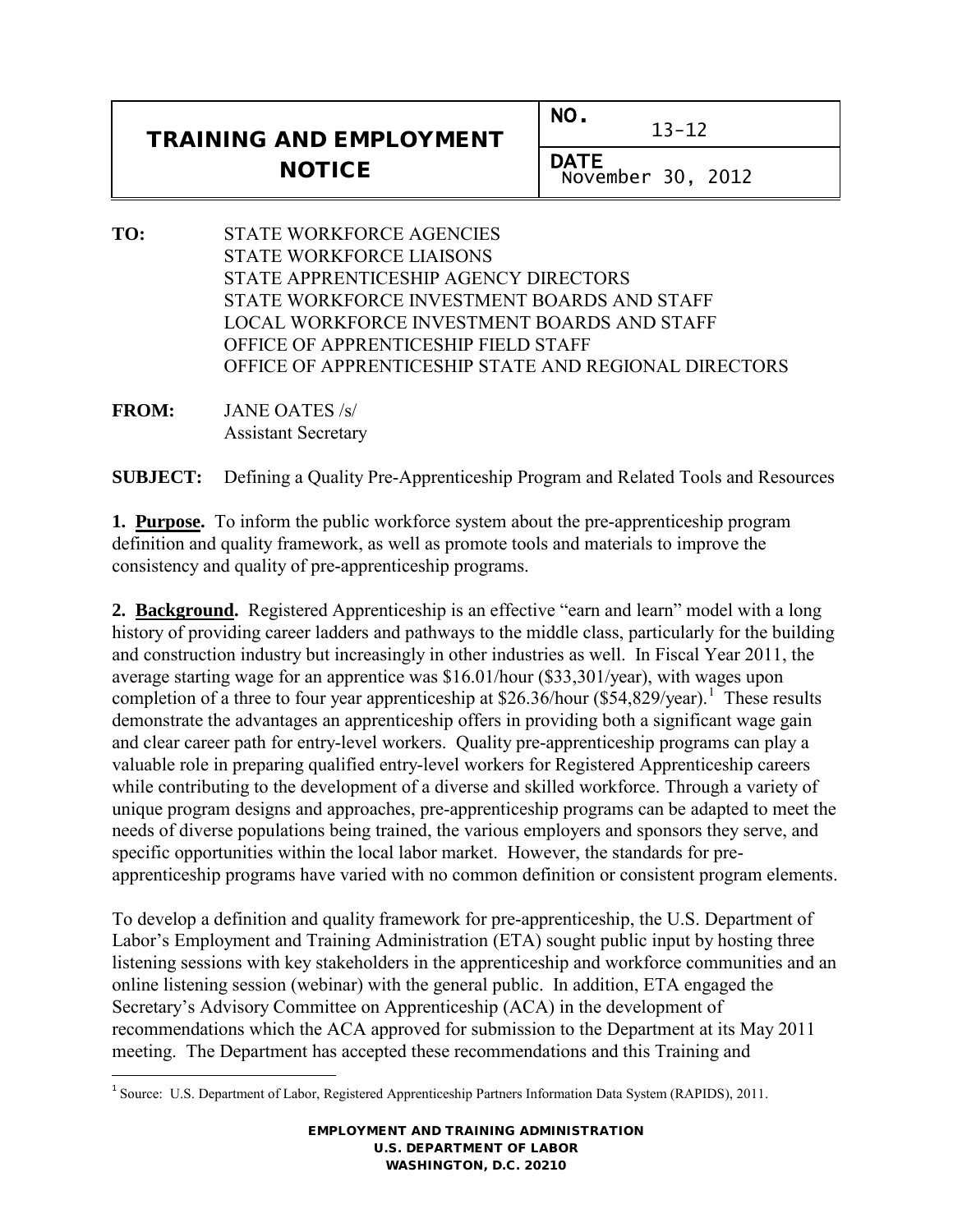Employment Notice (TEN) formally announces the definition and quality framework for preapprenticeship.

**3. Pre-apprenticeship Definition and Quality Framework.** Pre-apprenticeship is defined here as a program or set of strategies designed to prepare individuals to enter and succeed in a Registered Apprenticeship program and has a documented partnership with at least one, if not more, Registered Apprenticeship program(s). A quality pre-apprenticeship program is one that incorporates the following elements:

- **Approved Training and Curriculum.** Training and curriculum based on industry standards<sup>[2](#page-1-0)</sup> and approved by the documented Registered Apprenticeship partner(s) that will prepare individuals with the skills and competencies needed to enter one or more Registered Apprenticeship program(s);
- **Strategies for Long-Term Success.** Strategies that increase Registered Apprenticeship opportunities for under-represented<sup>3</sup>, disadvantaged or low-skilled individuals, such that, upon completion, they will meet the entry requirements, gain consideration, and are prepared for success in one or more Registered Apprenticeship program(s) including the following:
	- o Strong recruitment strategies focused on outreach to populations under-represented<sup>[3](#page-1-1)</sup> in local, state, and national Registered Apprenticeship programs;
	- o Educational and pre-vocational services that prepare individuals to meet the entry requisites of one or more Registered Apprenticeship programs (e.g. specific career and industry awareness workshops, job readiness courses, English for speakers of other languages, Adult Basic Education, financial literacy seminars, math tutoring, etc.); and
	- o Assists in exposing participants to local, state and national Registered Apprenticeship programs and provides direct assistance to participants applying to those programs;

 $\overline{a}$ **<sup>2</sup> INDUSTRY STANDARDS**

<span id="page-1-0"></span>Industry Standards in this context refers to the generally accepted practices of an industry, in terms of the knowledge, skills and aptitudes that are demonstrated by members of the industry. Generally accepted practices are represented by the performance of, or instruction in, specific occupational tasks relevant to that industry by employers, journey worker(s), educators, and other subject matter experts. By using the term Industry Standards in this manner, the intent of the definition is to ensure that training and/or curricula used by the pre-apprenticeship program align with the needs of the Registered Apprenticeship partner(s), while still allowing flexibility in pre-apprenticeship program design.

**<sup>3</sup> UNDER-REPRESENTED**

<span id="page-1-1"></span>In the context of this definition, the term under-represented is intentionally broad. Generally, the term "under-represented" means a population that does not represent the majority, or a proportional share as indicated by appropriate data, of current participants in Registered Apprenticeship. For example, veterans may be an under-represented population in Registered Apprenticeship. Broadly, the intent of this term is to encourage pre-apprenticeship programs to be inclusive of all populations that may benefit from Registered Apprenticeship, including those that do not, proportionally participate in Registered Apprenticeship regardless of the reason.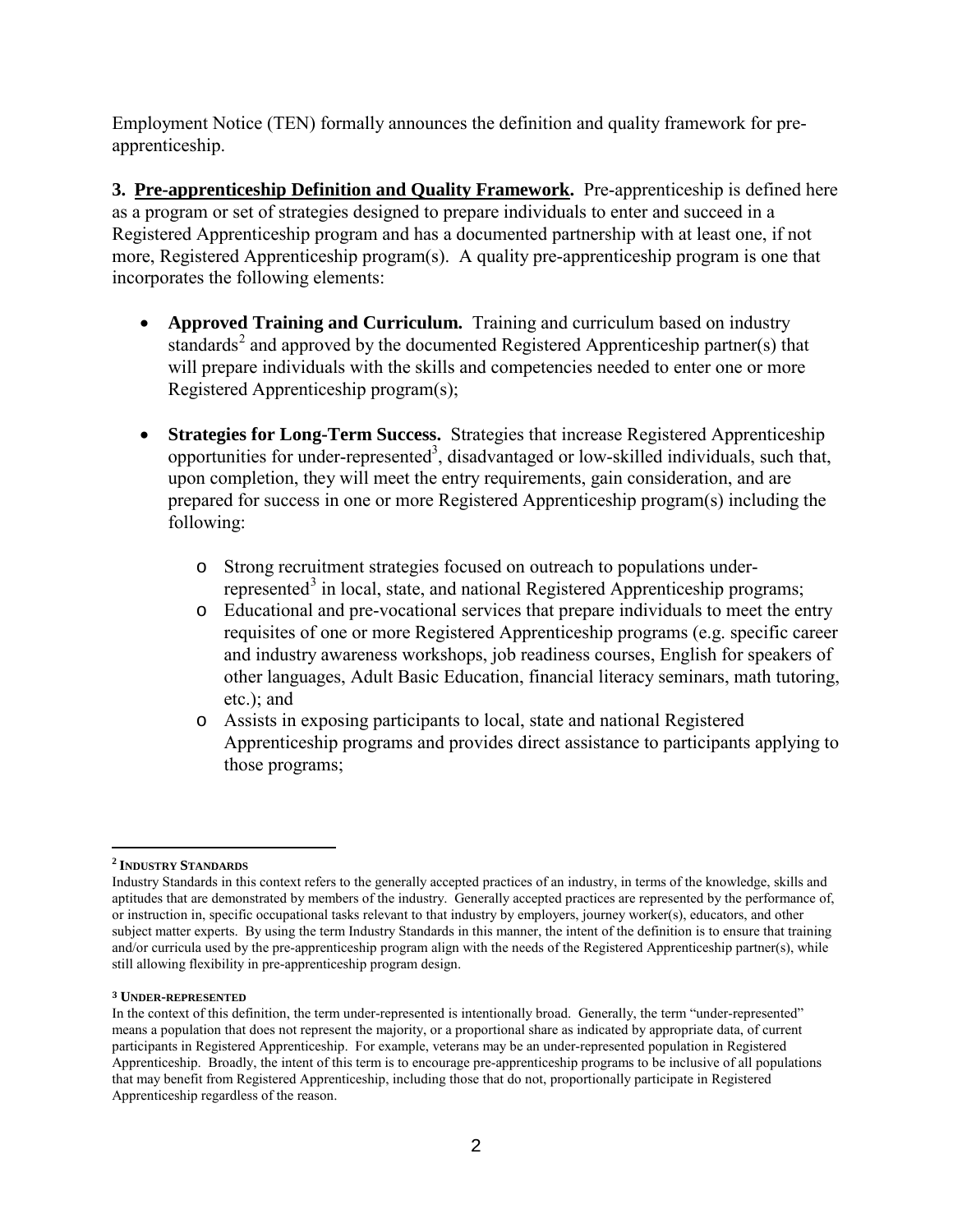- **Access to Appropriate Support Services.** Facilitates access to appropriate support services<sup>[4](#page-2-0)</sup> during the pre-apprenticeship program and a significant portion of the Registered Apprenticeship program;
- **Promotes Greater Use of Registered Apprenticeship to Increase Future Opportunities.** To support the ongoing sustainability of the partnership between preapprenticeship providers and Registered Apprenticeship sponsors, these efforts should collaboratively promote the use of Registered Apprenticeship as a preferred means for employers to develop a skilled workforce and to create career opportunities for individuals;
- **Meaningful Hands-on Training that does not Displace Paid Employees.** Provides hands-on training to individuals in a simulated lab experience or through volunteer opportunities, when possible, neither of which supplants a paid employee but accurately simulates the industry and occupational conditions of the partnering Registered Apprenticeship sponsor(s) while observing proper supervision and safety protocols; and
- **Facilitated Entry and/or Articulation.** When possible, formalized agreements<sup>[5](#page-2-1)</sup> exist with Registered Apprenticeship sponsors that enable individuals who have successfully completed the pre-apprenticeship program to enter directly into a Registered Apprenticeship program and/or include articulation agreements for earning advanced credit/placement for skills and competencies already acquired.

*Additional Information.* In addition to the quality framework above, ETA supports expanded partnership efforts in model pre-apprenticeship training that are a collaboration among:

- Registered Apprenticeship sponsors;
- Workforce development agencies;
- Economic development agencies;
- Business and industry partners;
- Labor management organizations;
- Community colleges and other education partners;

 $\frac{1}{\epsilon}$ **<sup>4</sup> SUPPORT SERVICES** 

<span id="page-2-0"></span>Support services may refer to any service that assists participants to qualify for and maintain participation in a pre-apprenticeship and/or Registered Apprenticeship program. Broadly, support services are those intended to assist individual participants with an assessed or expressed need in order to ensure participants' success in completing the pre-apprenticeship program, gaining employment, acquiring necessary skills, or addressing any other identified barriers (*footnote continued on page three*).

Pre-apprenticeship organizations may directly provide support services or facilitate the provision of support services through referrals. The intent of this term is to ensure support services are available and emphasize the importance of such services being integrated into pre-apprenticeship programs. ETA has determined that YouthBuild programs that receive funding from the U.S. Department of Labor meet the requirements of this definition of pre-apprenticeship.

<span id="page-2-1"></span>**<sup>5</sup> FORMALIZED AGREEMENTS**

In the context of this definition, a "formalized agreement" between the Registered Apprenticeship sponsor(s) and the preapprenticeship organization can be any form of documentation that clearly defines the obligations and expectations of each of the parties to the agreement.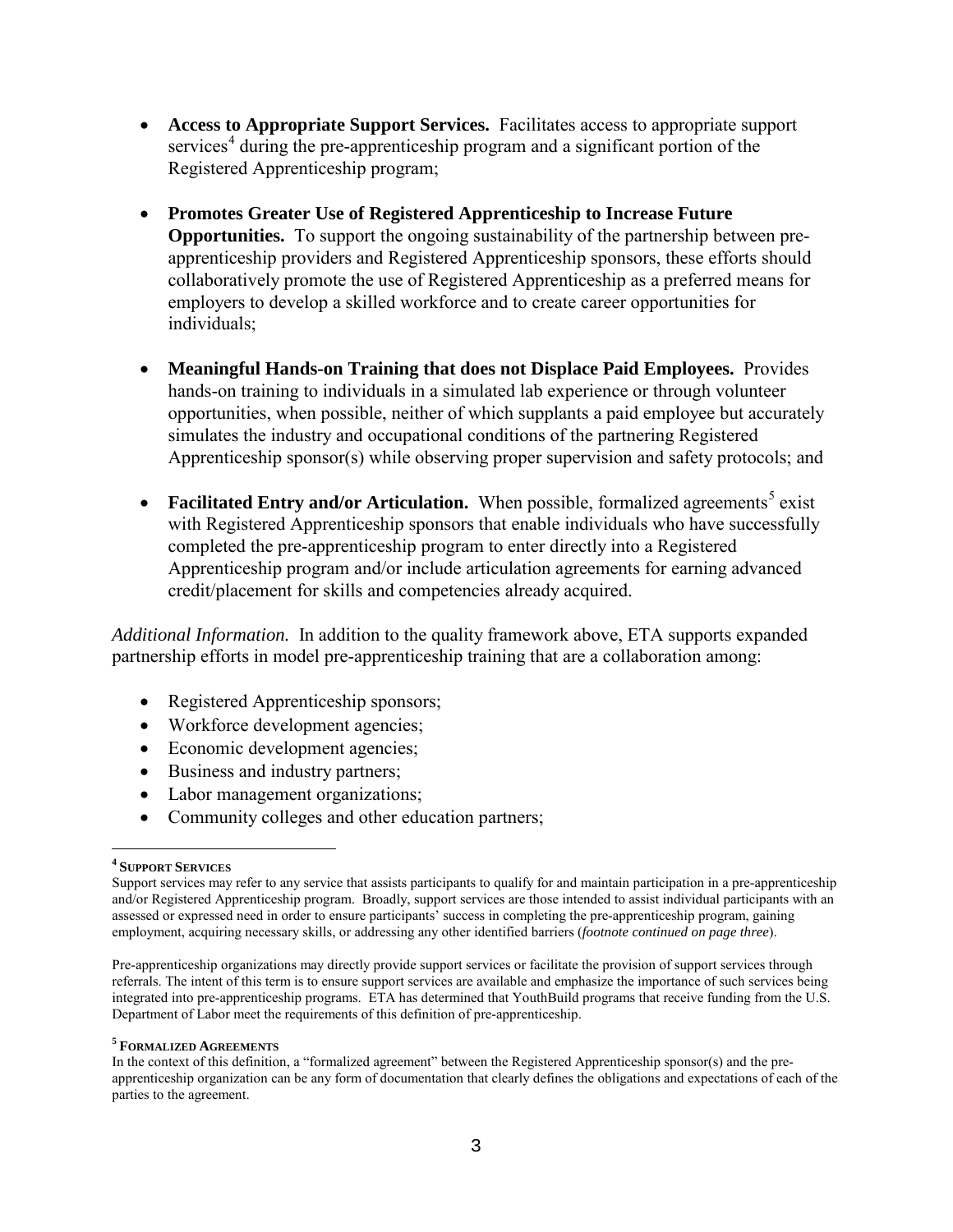- Community and faith-based organizations; and,
- Advocacy organizations that represent underserved populations.

ETA offers youth programs in YouthBuild and Job Corps that often serve as pathways to Registered Apprenticeship programs and have a track record of successful apprenticeship placements because these programs have the attributes of a quality pre-apprenticeship program described in this TEN. In addition, many WIA youth providers work with local Registered Apprenticeship programs to improve the success of students in applying for placement. Finally, as articulated throughout this TEN, pre-apprenticeship is not just a youth program strategy but may also be an effective strategy for participants in the WIA adult programs.

ETA does not currently, nor is it planning to, register or certify pre-apprenticeship programs or individuals participating in a pre-apprenticeship program. ETA intends for this TEN to serve as a catalyst for pre-apprenticeship providers to make contact with Registered Apprenticeship program sponsors. In issuing this notice and technical assistance, ETA seeks to improve the consistency and quality of pre-apprenticeship programs.

## **4. Workforce System Partnerships with Quality Pre-Apprenticeship and Registered**

**Apprenticeship Programs.** ETA encourages the American Job Center network to familiarize itself with this definition and framework, as well as to use the technical assistance materials to support expanded partnerships between quality pre-apprenticeship programs and Registered Apprenticeship programs. WIA funding can be used to support pre-apprenticeship programs. The potential benefits of collaboration include:

- *Boosting training* WIA participants in pre-apprenticeship programs are counted as receiving training services;
- *Promoting diversity* Pre-apprenticeship and Registered Apprenticeship programs offer career pathways for the various adult and youth populations served by the WIA programs;
- *Enhancing job placement* WIA participants that complete the pre-apprenticeship program and enter a Registered Apprenticeship program are counted as positive placements into employment; and
- *Improving other important workforce indicators* Placing pre-apprenticeship participants into Registered Apprenticeship may result in improved outcomes in other key areas, such as:
	- o employment retention rates and average earnings;
	- o degree or certificate attainment; and,
	- o gains in literacy and numeracy skills for youth.

**5. Technical Assistance and Resource Materials.** ETA continues to create resource materials and to provide technical assistance resources to aid the American Job Center network to support expanded partnerships with quality pre-apprenticeship programs and Registered Apprenticeship programs. These materials include:

• *Pathways to Registered Apprenticeship: Partnering for Success, a soon to be released* pre-apprenticeship toolkit which will provide outreach materials to explain the benefits of